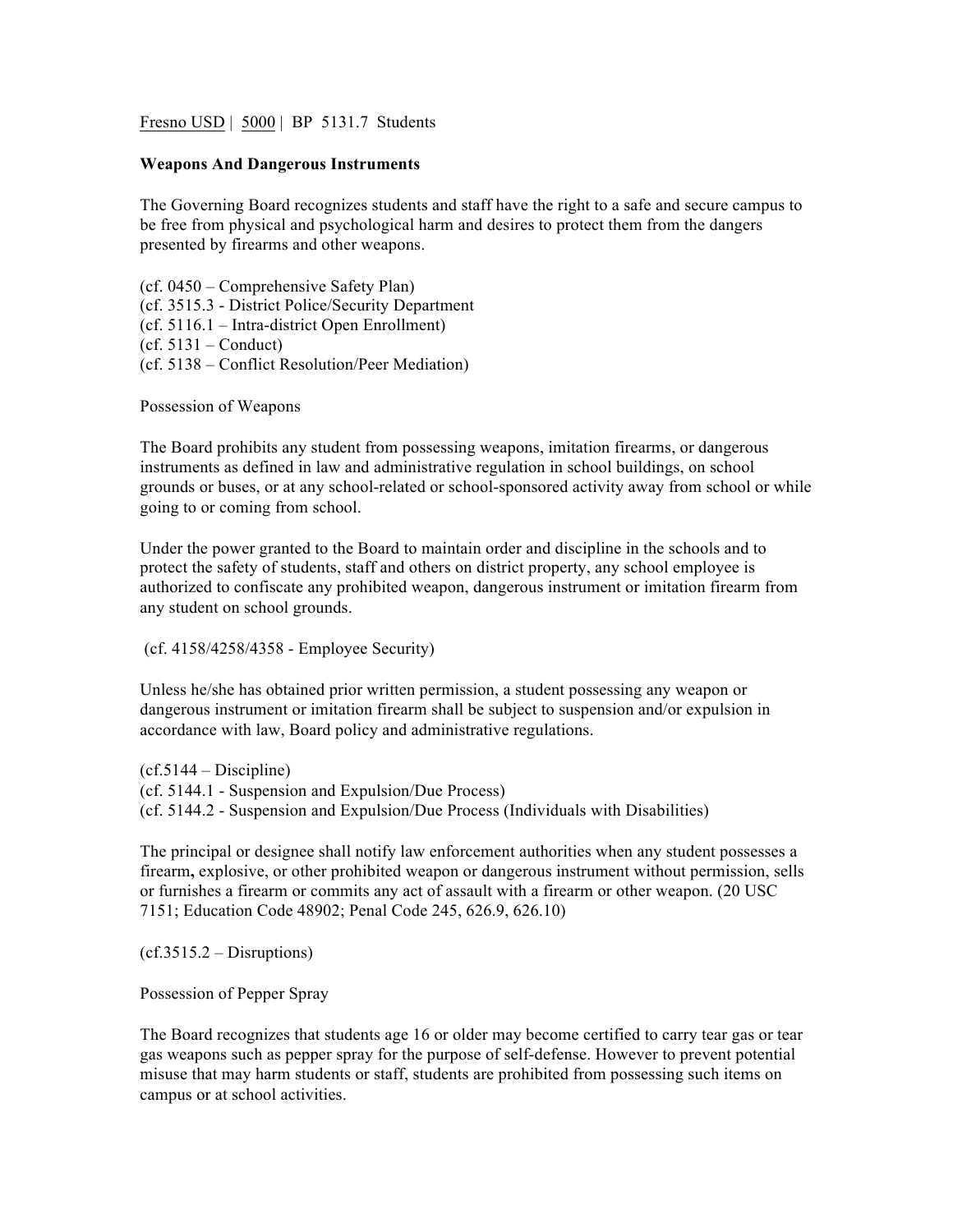## Reporting of Dangerous Objects

The Board encourages students to promptly report the presence of weapons, injurious objects or other suspicious activity to any school staff. The identity of a student who reports such activity shall remain confidential to the extent permitted by law.

(cf. 5125 - Student Records)

The Superintendent or designee shall develop strategies designed to facilitate student reporting of the presence of injurious objects on school grounds, such as tip hotlines, electronic transmissions, or other methods that preserve the student's anonymity. Incident reports and records shall not identify the student who reported the possession. The strategy shall also provide a method of informing staff, students and parents/guardians that students who report the presence of injurious objects on school campuses are to be protected and their identity shielded.

Legal Reference: EDUCATION CODE 35291 Governing board to prescribe rules for discipline of the schools 48900 Grounds for suspension/expulsion 48902 Notification of law enforcement authorities 48915 Required recommendation for expulsions 48916 Readmission 49330-49335 Injurious objects

PENAL CODE

245 Assault with deadly weapon 417.4 Imitation firearm; drawing or exhibiting 626.9 Gun-Free School Zone Act of 1995 626.10 Dirks, daggers, knives, razor or stun gun; bringing or possessing in school 653k Switchblade knife 16100-17350 Definitions 22810-23025 Tear gas weapon (pepper spray) 25200-25225 Firearms, access to children 30310 Prohibition against ammunition on school grounds

UNITED STATES CODE, TITLE 20 6301-7941 No Child Left Behind Act; especially: 7151 Gun-Free Schools Act Management Resources: CDE COMMUNICATIONS 0401.01 Protecting Student Identification in Reporting Injurious Objects

CSBA PUBLICATIONS Safe Schools: Strategies for Governing Boards to Ensure Student Success, Third Edition, October 2011 911: A Manual for Schools and the Media During a Campus Crisis, 2001

U.S. DEPARTMENT OF EDUCATION COMMUNICATIONS Guidance Concerning State and Local Responsibilities Under the Gun-Free Schools Act, January 2004